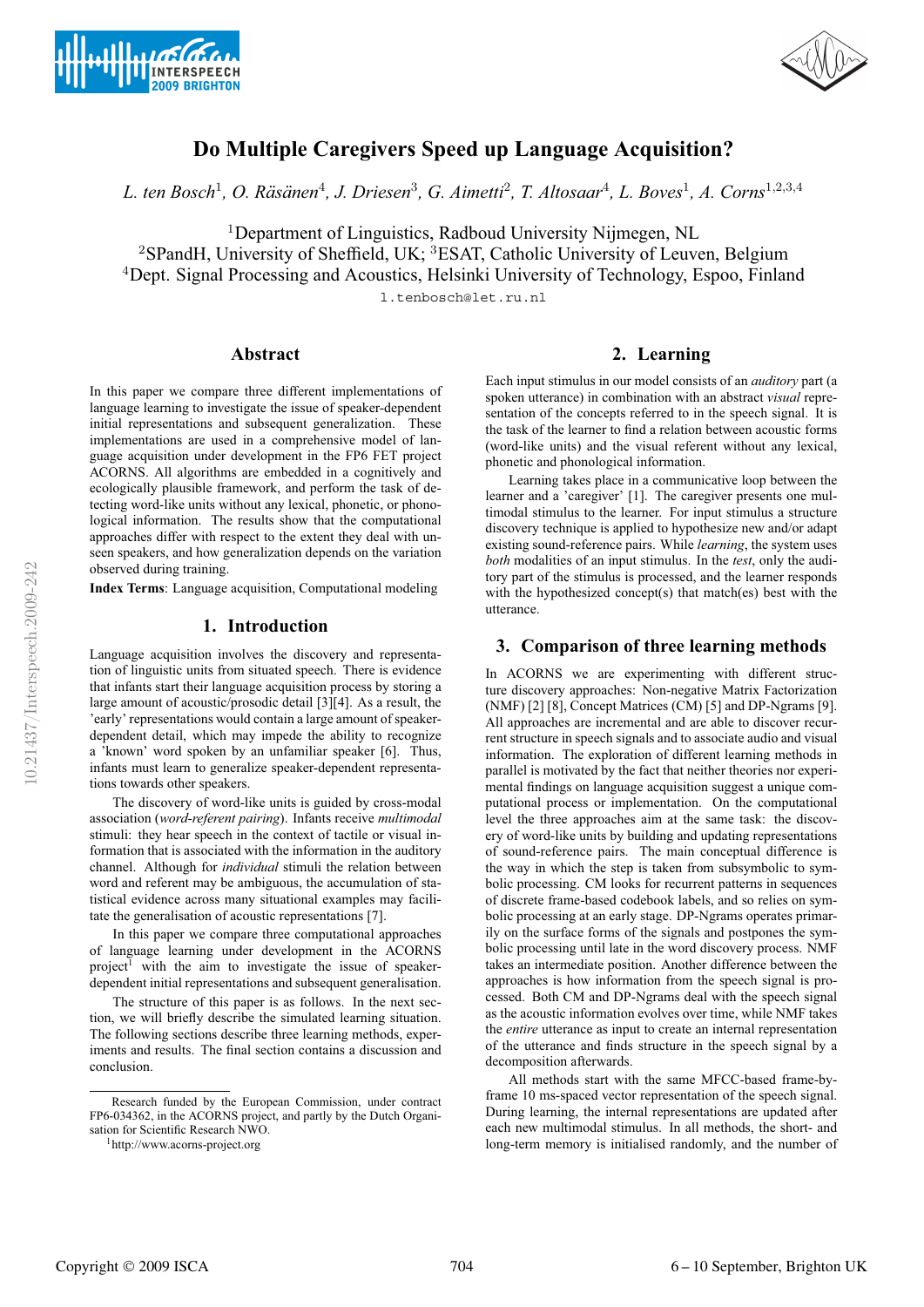concepts that are to be discovered during the entire training is not specified beforehand.

#### **3.1. NMF**

NMF represents input data in a (large) matrix  $V$  and uses linear algebra to decompose this matrix into smaller matrices W and  $H$ .  $W$  can be interpreted as representations of speech units;  $H$  contains the associated activations. Matrices  $W$  and  $H$  approximate the information in  $V$  in a (highly) condensed form. The number of columns in  $W$  (and rows in  $H$ ) is equal to the number of different internal representations. The other dimension of  $W$  is specified by the dimension of the input. In our NMF-experiments an input utterance is coded in the form of counts of co-occurrences of Vector Quantization labels. The code book (150-150-100 for static MFCC,  $\Delta$  and  $\Delta^2$ ) is trained on randomly selected feature vectors from the training set, and is fixed throughout all NMF experiments. This allows us to represent utterances of arbitrary length in the form of a fixed-length acoustic vector. For NMF, the *visual* representation of the stimulus is appended to the acoustic part to obtain its full vectorial representation.

#### **3.2. CM**

The Concept Matrix (CM) approach [5] is a statistical method for weakly supervised pattern discovery from time-series input. During training, it builds statistical models for VQ-label pairs, using frequency of different label-pair co-occurrences at different time lags, and determines which of these pairs are characteristic for a specific concept (in the visual modality). Once the learner has seen time-series data in parallel with the visual information, the algorithm can be used to recognize new input.

Since the algorithm does not make a Markov assumption about the independence of subsequent states, but rather integrates information along the temporal dimension, it achieves high robustness against noise and variation in the input. For each concept, a separate co-occurrence matrix is created at each lag, and these concept-specific matrices are updated only in the presence of the corresponding tag in the visual input [5]. When recognising novel input, activation values of transitions occurring in the input at different lags are retrieved from cooccurrence matrices and added together for each frame, leading to a temporal activation curve for each learned concept. The concept with the highest activation is considered as a recognition hypothesis.

A code book of 150 labels (only statics) and lags ranging from 10 ms up to 250 ms was used in these experiments.

### **3.3. DP-Ngrams**

The DP-Ngram approach detects repeating portions of the acoustic speech signal through a dynamic programming (DP) technique (cf. [9]), and finds word-like units by associating them to the visual information. DP is used for isolated word recognition by finding the shortest distance between an acoustic input and a set of templates. However, the current method uses an accumulative quality scoring mechanism to reveal repeating sub-portions of two acoustic signals, called local alignments. By means of a classical DP step, for each pair of utterances a matrix D is defined with local (frame-to-frame) distance scores. The distance is Euclidean. By applying a recurrence relation on  $D$  [9], local 'quality scores' are calculated such that a high local quality score corresponds with a long 'local alignment'. These stretches are interesting because they relate to potential candi-



Figure 1: NMF, training set F1.

dates of recurrent 'words'. Frame insertion and deletion penalties are applied during this recurrence. Finally, the optimal local alignment is discovered by backtracking from the highest local 'quality score'. Multiple local alignments can be discovered by repeating this process.

The internal representation of concepts are represented as a class of local alignments. Each class is constantly evolving with the accumulation of exemplar tokens, thus allowing the system to gradually become more robust to the variation.

# **4. Experiments**

### **4.1. Data**

In the experiments, training and test sets were carefully designed by selecting utterances from a database recorded in the ACORNS project [1]. All utterances have a simple syntax, similar to child-directed speech. The pool consists of 4000 English utterances spoken by two female (F1, F2) and two male (M1, M2) speakers (1000 utt/sp). Each of these utterances contains a single keyword, chosen from the following set: Angus, Ewan, bath, book, bottle, car, daddy, mummy, nappy, shoe and telephone. Each utterance is accompanied by an abstract symbolic tag (representing the information in the visual modality).

From this database, five different training sets have been created. These five different training sets are: F1, F1+F2,  $F1+M2$ ,  $M1+M2$ , and  $F1+F2+M1+M2$ , the notation indicating the speakers present in the training set. The ordering of the stimuli (480 in F1, 520 in the others) within each training set was set up so that keywords would appear in a fixed and repeating order so as to produce a flat occurrence distribution. The number of examples per keyword in each training set was the same for each keyword and balanced per speaker. Each learning method (CM, NMF, DP-Ngrams) was applied to each of the five training sets. During learning, word representations were built, and after each 20 training stimuli the model was *probed* by measuring its accuracy on 10 different test sets: 4 test sets (F1, F2, M1, M2) containing held-out data from F1, F2, M1, and M2, and 6 sets from additional speakers (AD05, 06, 07, 08, 09, 10). There are no out-of-vocabulary words in the test sets.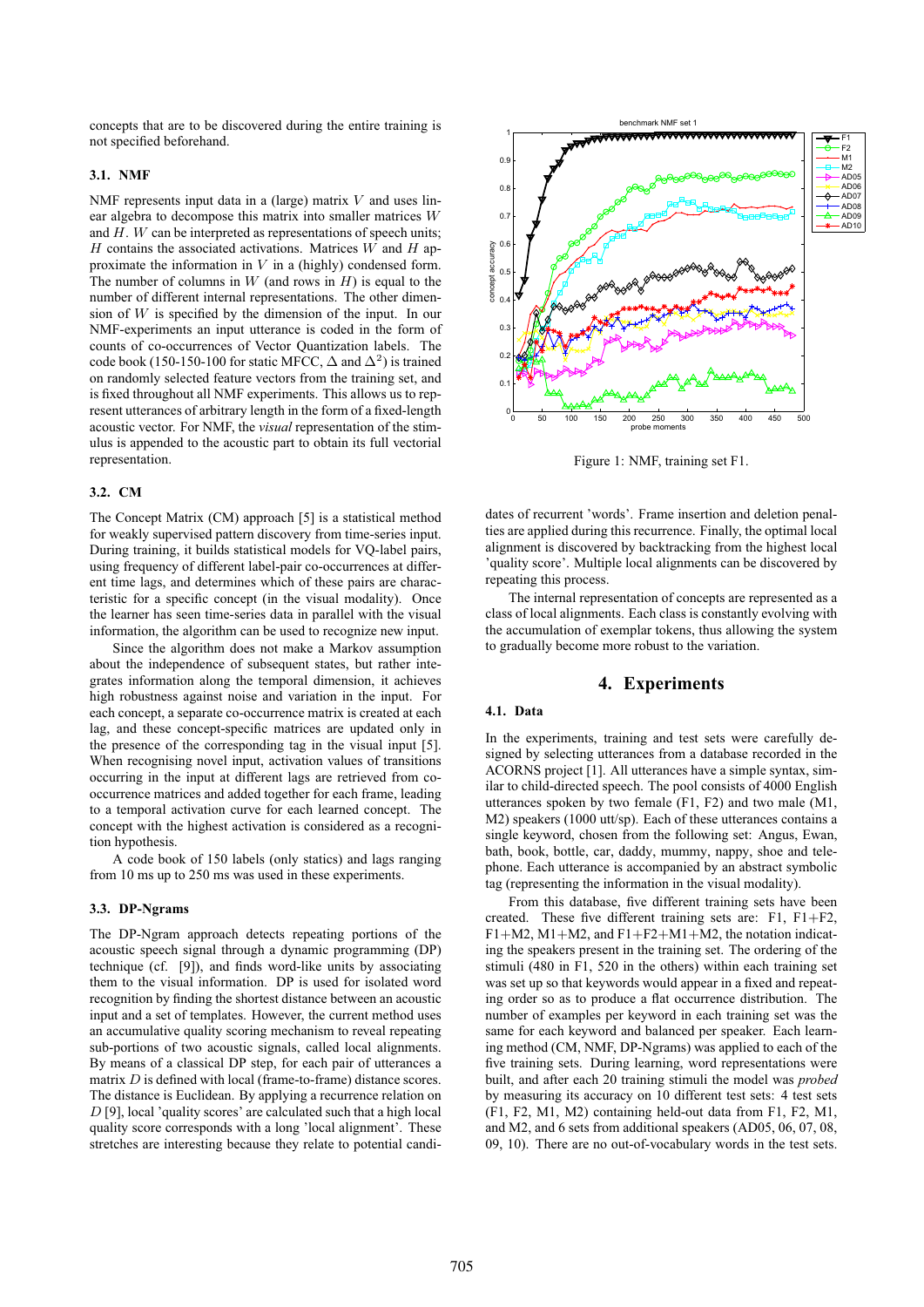

Figure 2: CM, training set F1.

Test sets did not overlap with any training set.

This set-up allows us to investigate the behaviour of the three different learning methods as a function of the variation present in training. We obtain 3 (number of methods) times 5 (number of training sets) times 24 (minimum probe moments during training) times 10 (number of test sets) (over 3600) accuracy measurements.

#### **4.2. Results**

For each learning method, the results show a clear tendency. For the sake of clarity, we have summarized the results in figures that represent the major findings and concentrate on F1 and  $F1 + F2 + M1 + M2$  (referred to as the 'full' set). Figure 1 and 2 show the results for NMF and CM on the F1, while figures 4 and 5 show results for the full set. Along the horizontal axes, the probe moments are specified. The 10 curves relate to the 10 test sets (across all figures they have the same symbols). The vertical axes show the concept accuracy. In Fig 1 and 2 we clearly see that the test speaker F1 profits from the fact that she is the single speaker in the training set F1. The methods however differ in detail how they handle the other nine speakers. NMF is significantly better than CM for F2, M1, M2 in the F1 training case (t-test,  $N = 480, p \ll 0.01$ ). Furthermore, when we compare figs. 1 to 4 and 2 to 5 we observe that speakers F2, M1, M2 profit from full training in both cases, while F1 does not deteriorate.

In general, the 6 *additional* speakers that do not play a role in training also profit from the speaker variation during training: all their eventual scores are significantly better than in case of the F1-training. In general, NMF seems more sensitive to differences between speakers than CM appears: in all NMF-results the variation across speakers is larger than for CM.

Results are summarized in table 1: for both CM and NMF, speakers 05 to 10 do significantly better on the full set compared to set F1 (t-test per speaker,  $N = 480, p \ll 0.005$ ).

DP-Ngram for learning from speaker F1 (cf. Fig 3) shows accuracies that are comparable to CM (table 1, columns 3 and 6). For 5 out of 10 speakers, DP-Ngrams outperforms CM  $(t$ tests,  $N = 480$ ,  $p = 0.05$ ), while the opposite is true for the



Figure 3: DP-Ngrams, training set F1.

Table 1: Final results of the three learning approaches, for the 10 different test speakers. 'Full' refers to the training set  $F1 + F2 + M1 + M2$ .

| sp             | NMF  | NMF  | CМ   | CМ   | DP-N |
|----------------|------|------|------|------|------|
|                | F1   | full | F1   | full | F1   |
| F1             | 0.99 | 0.96 | 1.00 | 0.98 | 0.91 |
| F <sub>2</sub> | 0.85 | 0.99 | 0.45 | 0.97 | 0.48 |
| M1             | 0.73 | 0.92 | 0.50 | 0.95 | 0.45 |
| M <sub>2</sub> | 0.71 | 0.98 | 0.36 | 0.97 | 0.42 |
| 05             | 0.27 | 0.60 | 0.19 | 0.42 | 0.22 |
| 06             | 0.35 | 0.69 | 0.24 | 0.48 | 0.28 |
| 07             | 0.51 | 0.64 | 0.16 | 0.52 | 0.34 |
| 08             | 0.36 | 0.73 | 0.20 | 0.47 | 0.25 |
| 09             | 0.07 | 0.40 | 0.12 | 0.51 | 0.16 |
| 10             | 0.44 | 0.69 | 0.28 | 0.46 | 0.35 |
|                |      |      |      |      |      |

other speakers.

## **5. Discussion and conclusion**

During language acquisition infants must learn to ignore perceptible but irrelevant detail in speech. Learning to understand other speakers than the primary caregivers (in most cases mother and father) is essentially related to learning to ignore these irrelevant aspects in the speech signal. It is argued that the variability in the input helps infants recognize which aspects are important and which can be ignored. As children gain more linguistic experience, they begin to learn which detail is relevant for distinguishing words, supporting the recognition of novel speakers [6].

All three learning approaches presented here show substantial differences between a one-speaker and multi-speaker training condition for new speakers. The approaches differ with respect to how information from new speakers is integrated into the internal models. Learning must find a balance between adaptation on the one hand and long-term accuracy on the other. From an ASR-standpoint these results seem straightforward: in